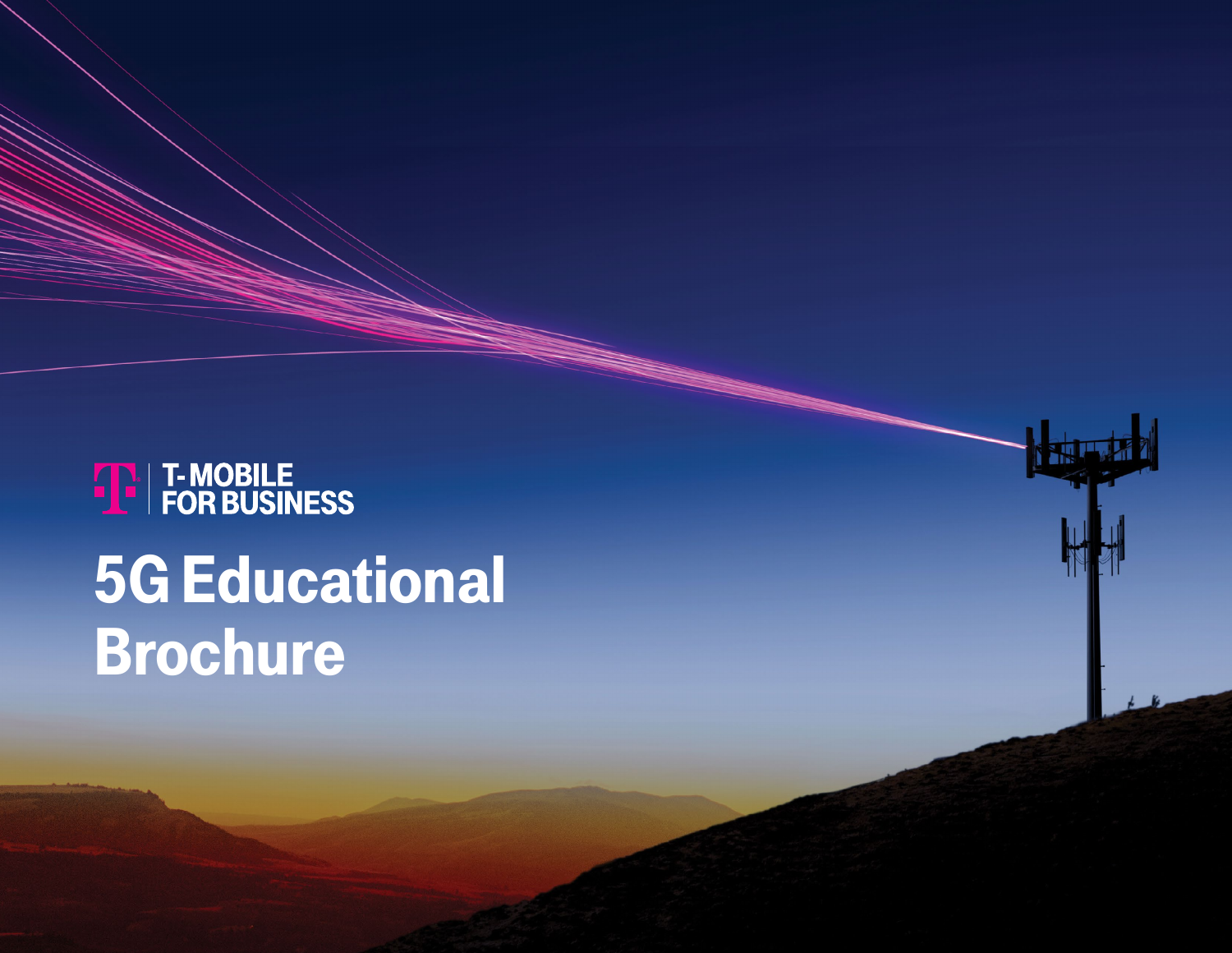## <span id="page-1-0"></span>**Contents**

| The pitch                               | $\overline{c}$ |
|-----------------------------------------|----------------|
| The future of 5G                        | 2              |
| Our network                             | 3              |
| What is 5G?                             | 4              |
| The benefits of 5G                      | 5              |
| Why 5G will matter in the future        | 6              |
| Why T-Mobile: points of differentiation | 6              |
| Competitive landscape                   | 7              |
| 5G-enabled devices                      | 8              |
| T-Mobile for Business: our ways in      | 8              |
| 5G resources                            | 8              |
| Enterprise selling persona              | 9              |
| Potential future use cases by vertical  | 10             |

# The pitch

#### America's largest 5G network

To be ready to compete in today's evolving business environment, businesses need an incredible nationwide 5G network. The improved connectivity, reliability, and speeds the 5G era will provide could help business leaders challenge the status quo, gain new competitive advantages, and embrace new efficiencies that impact the bottom line.

With 5G in all 50 states and nearly 6,000 cities and towns, businesses can rely on our coverage to work for them. Plus, now that Sprint is part of T-Mobile, we have the largest and most reliable 5G coverage. By combining our networks, we have a network with more towers, more engineers, and more bandwidth than ever before to keep businesses and their employees connected. Over the next six years, our goal is to increase capacity over 14x what we have today to create the highest capacity network in U.S. history.

**Note:** 5G coverage is not available in some areas and a 5G capable device is required for access. Also, while 5G access won't require a certain plan or feature, some uses/ services might. There are different types of 5G and not all use cases are currently available or will be available in all areas.

# The future of 5G

We're taking steps to build a 5G network that will deliver unprecedented reach and reliability, and the highest capacity in history. We plan to provide:

- •Massive capacity: Over the next six years our capacity will increase 14x over what we have today.
- •15x faster: Our network will be 8x faster than current LTE in just a few years, and 15x faster in the next six years.
- •99% with 5G: We already have the largest 5G network, and within the next 6 years we'll provide 5G to 99% of Americans. This means T-Mobile's 5G is slated to cover more businesses and employees than anyone else in the country.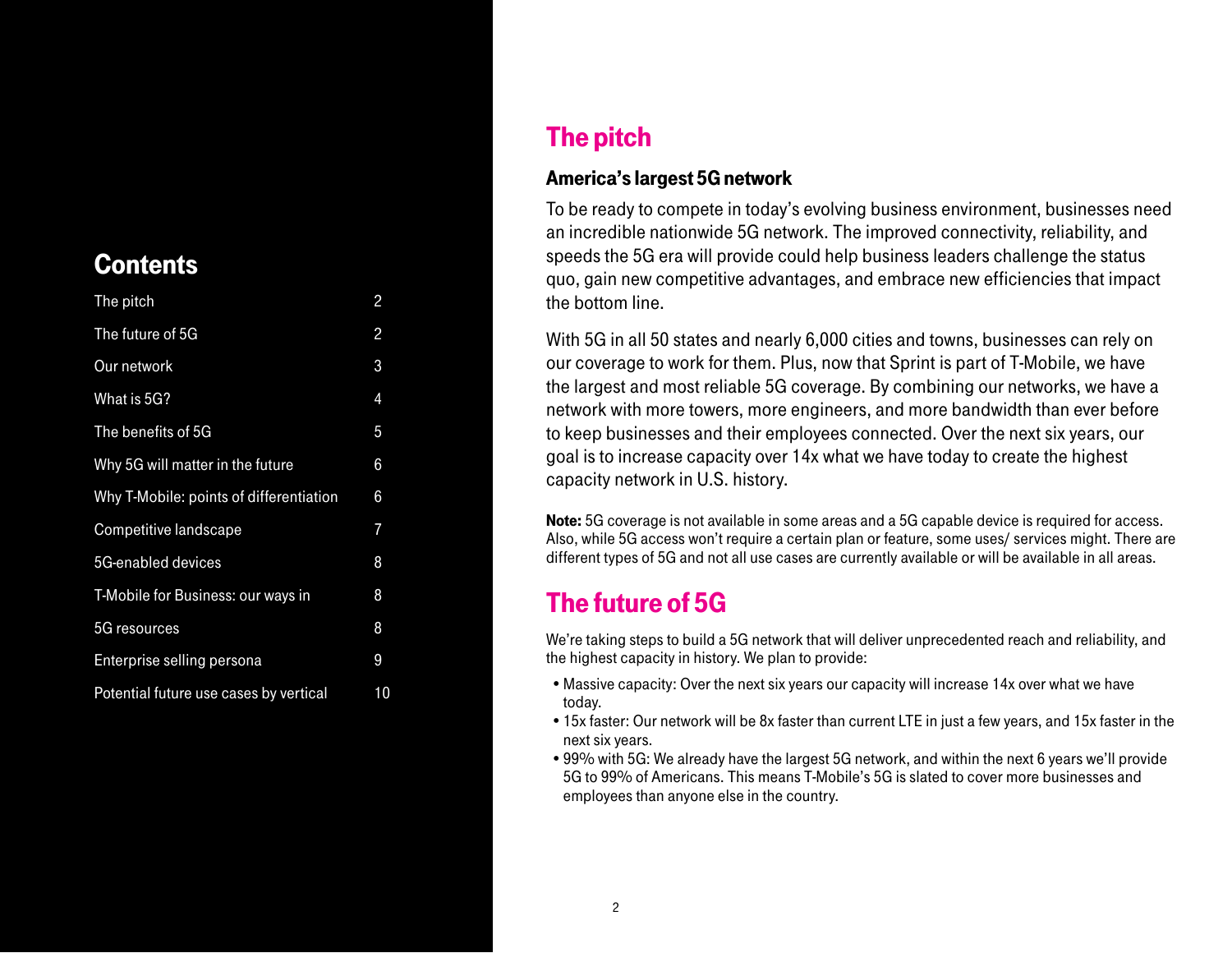## <span id="page-2-0"></span>Our network

T-Mobile's network is comprised of low-band, mid-band, and high-band millimeter wave (mmWave) spectrum bands. What does that mean for our customers?

Low-band spectrum is the most cost-effective way to provide coverage. Deploying 5G on 600 MHz has enabled us to expand coverage and keep the cost low for customers.

| Low-band<br><b>Speed: Average</b><br><b>Coverage: Hundreds of</b><br>square miles                 | • Low-band consists of spectrum under 1 GHz, which includes<br>our 600 MHz spectrum.<br>. Our powerful 600 MHz spectrum is the foundation of our 5G<br>network. No signal goes farther or is more reliable.<br>• Low-band spectrum can cover hundreds of square miles from<br>the tower, so we have a wide footprint. The signal<br>also penetrates walls and deep inside buildings, so it's<br>better indoors.<br>. This spectrum is good for suburban and rural areas, as well as<br>wide open spaces.                                                                                                                                      |
|---------------------------------------------------------------------------------------------------|-----------------------------------------------------------------------------------------------------------------------------------------------------------------------------------------------------------------------------------------------------------------------------------------------------------------------------------------------------------------------------------------------------------------------------------------------------------------------------------------------------------------------------------------------------------------------------------------------------------------------------------------------|
| <b>Mid-band</b><br><b>Speed: Fast</b><br><b>Coverage:</b> A broad area                            | • Mid-band consists of spectrum between 1 GHz and 6 GHz.<br>. Mid-band acquired from Sprint being utilized for 5G is 2.5GHz.<br>. Mid-band has the benefit of being fast while also covering a<br>much larger area than mmWave. This spectrum is good for<br>indoor coverage, similar to low-band. The breadth of coverage<br>is vast and still delivers fast speeds.<br>. This spectrum is best for urban and suburban areas where<br>higher capacity and faster speeds are required.                                                                                                                                                        |
| <b>High-band</b><br>(mmWave)<br><b>Speed: Fastest</b><br><b>Coverage: A couple</b><br>city blocks | • mmWave consists of spectrum above 24 GHz. It is also referred<br>to as high-band.<br>• mmWave is incredibly fast, but the spectrum can only travel a<br>few city blocks from the tower and can be disrupted by objects<br>like trees, walls, and even glass windows.<br>. We currently have 5G mmWave available in New York City, Los<br>Angeles, Las Vegas, Dallas, Cleveland, Miami, and Atlanta.<br>• This spectrum is best for situations where high capacity, low<br>latency, and speed are needed, like in densely populated<br>outdoor areas or indoor settings such as stadiums, where a<br>single cell spot can cover many people. |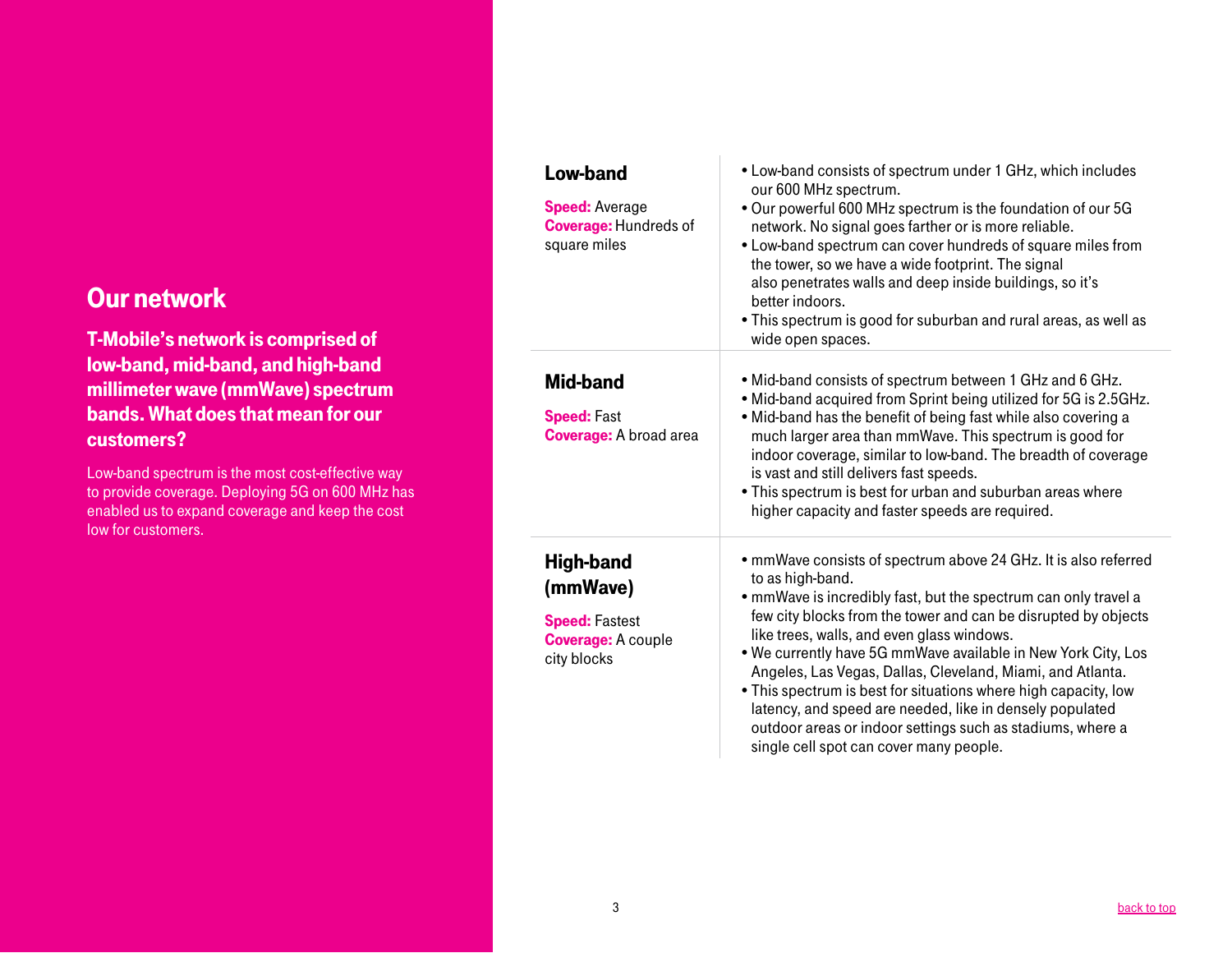## <span id="page-3-0"></span>What is 5G?

5G is the next generation of wireless network technology that will eventually fuel innovation and transform the way we live, work, and play.

The fifth generation (5G) of network technology has the potential to positively impact everything from entertainment and gaming to education and public safety. Over time, 5G is expected to deliver faster download speeds, real-time responses, and enhanced connectivity, giving businesses the potential to experience new, innovative technologies.

The 3rd Generation Partner Program (3GPP), which develops global standards for the telecommunications industry, has identified Enhanced Mobile Broadband (eMBB), Critical IoT, and Massive IoT as three categories of use cases that 5G could help address as more advanced networks and compatible devices become available.

- •eMBB can be leveraged by businesses today for higher capacity and faster speeds. Examples include fixed wireless access, video surveillance, enhanced experiences in brickand-mortar retail locations, vehicular infotainment, and more.
- •Critical IoT will enable ultra-reliable low-latency communications in the future. Examples of this will include smart grids, traffic management, remote and autonomous drones and robotics, telemedicine, mobile bio-connectivity, interconnected transport, autonomous vehicles, and more.
- •Massive IoT will enable massive machine-type communications. This is already in use today on 4G networks but will become more advanced on 5G networks. Examples of this include inventory optimization, smart home and health monitoring, and wearable communications.

## 5G vs 4G

5G is a transformative technology, with more advanced capabilities than 4G offer. Today, we are just beginning to experience these capabilities. In the future, 5G will be even more reliable, secure, efficient, and fast. It could eventually provide near-zero lag and enable IoT devices that will never need to be charged. It will also help employers ensure all employees and customers have access to tools they need for maximum performance and reliability. Together with Sprint's network, only T-Mobile has enough of the spectrum that's currently available to bring 5G to its full potential.

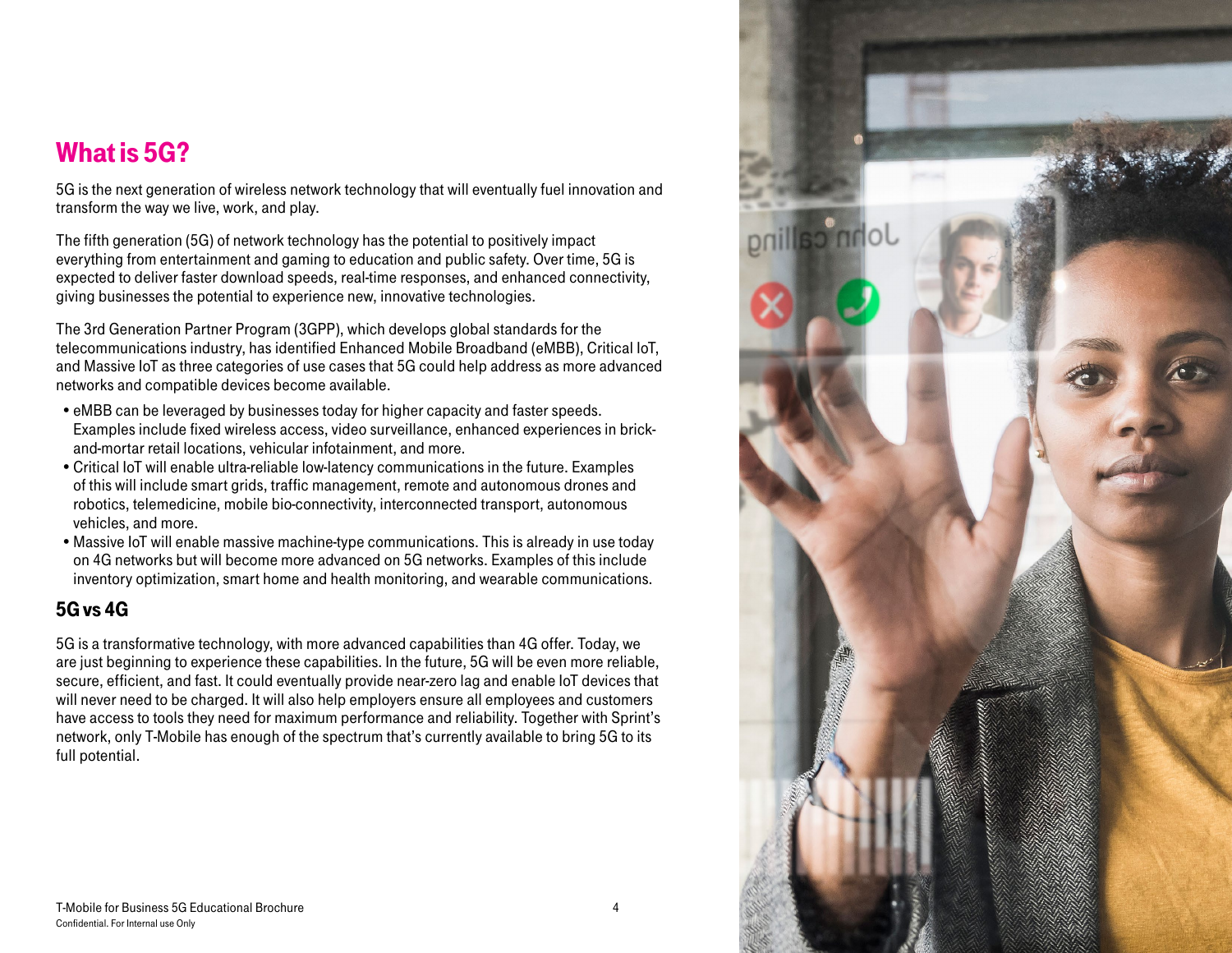# <span id="page-4-0"></span>The benefits of 5G

The features and benefits of 5G will evolve over time, with transformative changes coming over the next several years as standards for eMBB, Critical IoT, and Massive IoT use cases are developed by 3GPP.

### 5G today

Most reliable 5G coverage: We have amazing 4G LTE coverage, and with the addition of 5G, business customers get an even better experience. Our nationwide 5G network's foundation is our powerful 600MHz signal, and there is no 5G signal that goes farther or is more reliable. Plus, there is no better signal for indoor and outdoor coverage. In fact, the signal travels far and deep to go through walls and reach into buildings, unlike mmWave which can be blocked by leaves, raindrops, and even your hand.

Increasing capacity: Now that Sprint is part of T-Mobile, we're combining our networks and resources to give customers access to the largest 5G network out there, with more coverage and bandwidth to keep businesses and employees connected. We've already started rolling out faster speeds and higher capacity nationwide, with the launch of 2.5 GHz in select cities, including Philadelphia, and New York City.

Current coverage: T-Mobile's 5G covers thousands and thousands of cities and towns across the U.S., and all of Puerto Rico.

Visit [T-Mobile.com/coverage/4g-lte-5g-networks](https://www.t-mobile.com/coverage/4g-lte-5g-networks) to view our current 5G map.

Clear spectrum: T-Mobile's 5G has launched on brand new spectrum. This allows T-Mobile to bring on new 5G customers without the same impacts some carriers may see from repurposing LTE capacity.

## Primary 5G use case categories

Spectrum needed to execute



T-Mobile controls licenses for an average of 319 MHz of low- and mid-band spectrum nationwide, which is nearly 2x more than AT&T and nearly 3x more than Verizon. Other carriers will need to acquire more mid-band spectrum at auction later this year and then clear it to broaden their 5G coverage.

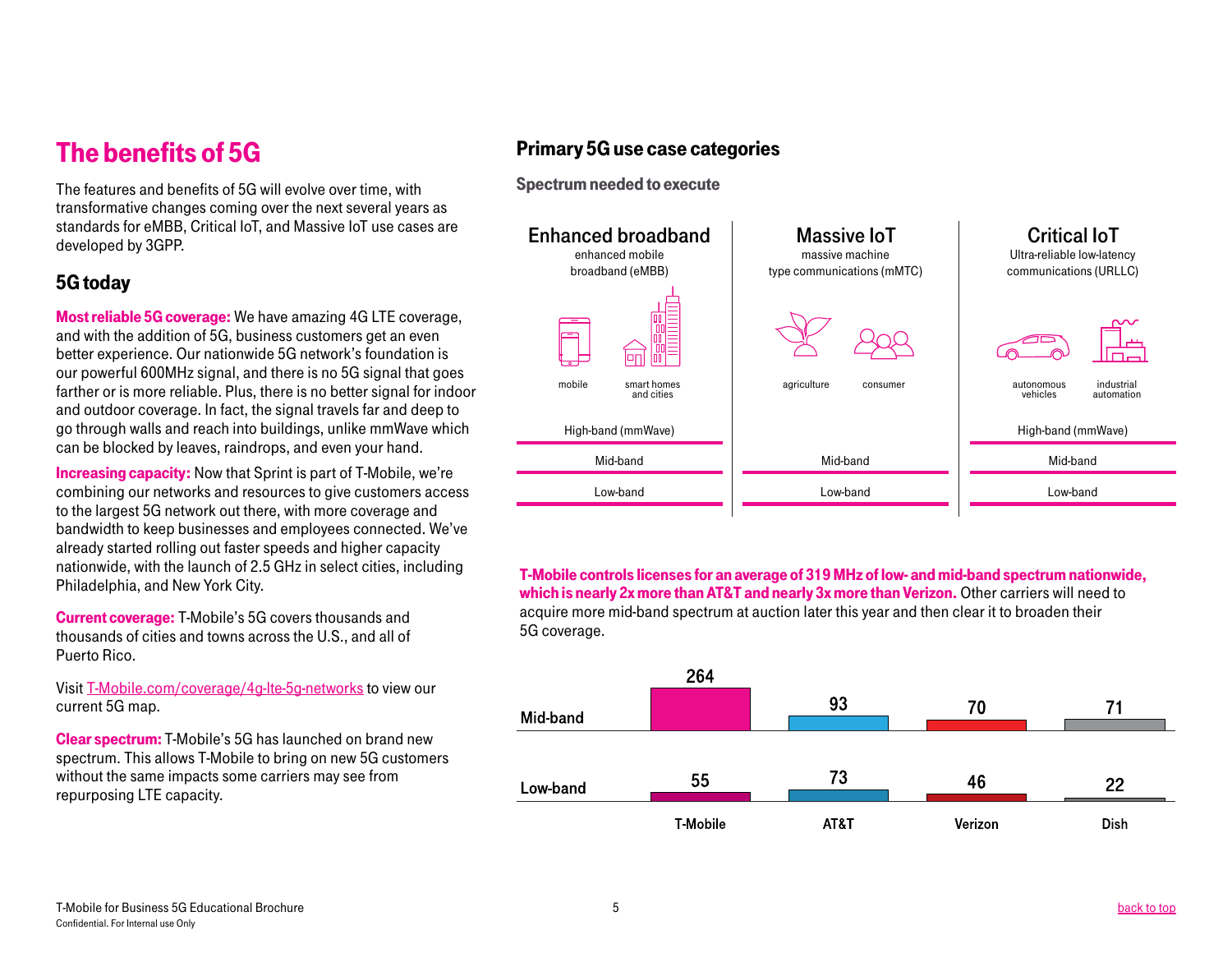# <span id="page-5-0"></span>Why 5G will matter in the future

## 5G will be the most transformative tech of our lifetime

- •For businesses, 5G will unleash a whole new mobile Internet experience.
	- o With near real-time responses, 5G will unleash new manufacturing automation, predictive maintenance, better data analytics, new energy efficiencies, and massive IoT connectivity. This translates into improved mobile video conferences, new AR/VR applications, new robotics, new network configurations (SD-WAN/in-building), better location tracking, and a move towards edge computing.
	- o 5G will also unlock significantly improved battery life, which will benefit IoTbased applications.
	- o 5G will also unlock significantly improved battery life, which will benefit IoT- based applications. Sensors can be connected to 5G networks and used for decades in cities, farms, factories, and machinery to enable smart infrastructures.
- •Just like 4G, 5G will create massive economic growth and unleash innovations that are only limited by our imaginations.
	- o 4G LTE enabled the creation of new companies and industries we couldn't have even imagined before, like Uber, SnapChat, Venmo, etc.
	- o 5G will have a major impact on industries like transportation, healthcare, and emergency services who can optimize and benefit from mobile-first approaches

Improved speed: Similar to LTE, 5G will continue to get faster over time. Since the average speed will be much higher, the overall speed experience will be improved. Our network will be 8x faster than current LTE in just a few years, and 15x faster in the next six years.

Improved density: Far greater than 4G, 5G's bandwidth will provide the wide-scale, ubiquitous coverage necessary for devices (from phones to cars) to interface with one another and their surroundings.

Reduced latency: 5G opens the ability for the network to process data with short, almost non-existent lag time, which could eliminate barriers for use cases that require near-instantaneous feedback like self-driving cars or virtual reality. (Imagine how an even seconds-long delay could affect the safety of your ride.)

**Innovation:** 5G allows for wide-ranging versatility, rather than one or two features, making the technology truly revolutionary and capable of not only improving a dizzying array of operations but enabling entirely new ones. In the future, a 5G network will power interconnected cities, autonomous cars, and automated manufacturing, which are just a few examples of applications that 4G can't fully support today.

# Why T-Mobile: points of differentiation

## T-Mobile is uniquely positioned to help businesses seize the 5G opportunity

With 5G in all 50 states and nearly 6,000 cities and towns, businesses can rely on our coverage to work for them.

- •We've been the leader in network innovation in the mobile industry for years and have the ["firsts"](https://www.t-mobile.com/news/uncarrier-network-list-of-firsts) to prove it:
	- o First in the world to light up 5G and LTE in 600 MHz
	- o Completion of the world's largest virtualized Evolved Packet Core (EPC), the framework for converging voice and data on 4G LTE networks
	- o First 5G on 600 MHZ call
	- o First to launch caller verified technology
	- o First to deploy speed-boosting, advanced LTE technologies like 4x4 MIMO and 256 QAM
	- o First to deploy a nationwide narrowband IoT network
- •Our 5G isn't just in parts of urban cities. It reaches small towns and rural areas to keep companies of all sizes connected, from agricultural farms to Fortune 100 businesses.
- •We're customer obsessed. We're dedicated to keeping costs fair, eliminating hassle, and providing amazing care from a dedicated Team of Experts. For the third year in a row, we're honored to be awarded #1 in Business Customer Satisfaction with Very Small, Small/Medium, and Large Enterprise Wireless Service by J. D. Power. Ranked based on feedback from the people who matter most: our customers.
- •We're committed to using our 5G network for good through programs like Connecting Heroes and Project 10Million.
- •T-Mobile is investing billions in its network for the future, in order to meet our 5G goals:
	- o Massive capacity: Over the next six years our capacity will increase 14x over what we have today.
	- o 15x faster: Our network will be 8x faster than current LTE in just a few years, and 15x faster in the next six years.
	- o 99% with 5G: We already have the largest 5G network, and within the next 6 years we'll provide 5G to 99% of Americans.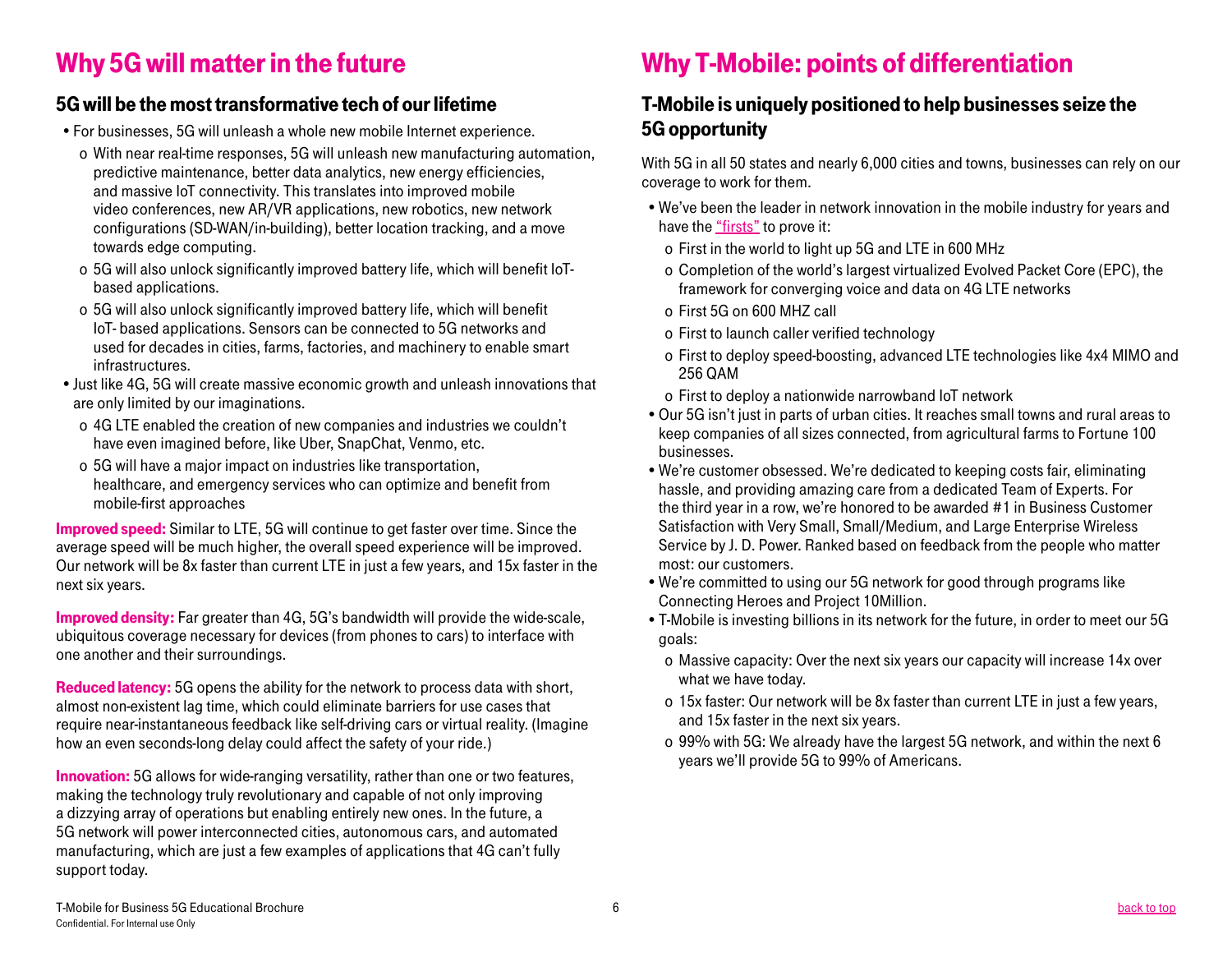# <span id="page-6-0"></span>Competitive landscape

Now that Sprint has joined the T-Mobile family, we have the largest and most reliable 5G coverage—and we've got the stats to back it up. By combining our networks, we have a network with more towers, more engineers, and more bandwidth than ever

before. With clear spectrum and the right mix of low-band, mid-band, and high-band millimeter wave (mmWave) spectrum bands, we're set up for long term success against Verizon and AT&T.

|                                                  | <b>T-Mobile</b>                                                                                                                         | Verizon                                                                                                                                                          | AT&T                                                                                                                                                                                                                                                                                                                      |
|--------------------------------------------------|-----------------------------------------------------------------------------------------------------------------------------------------|------------------------------------------------------------------------------------------------------------------------------------------------------------------|---------------------------------------------------------------------------------------------------------------------------------------------------------------------------------------------------------------------------------------------------------------------------------------------------------------------------|
| Population percentage                            | 65% of Americans                                                                                                                        | 3% of Americans                                                                                                                                                  | 54% of Americans                                                                                                                                                                                                                                                                                                          |
| Population covered                               | 225 million                                                                                                                             | Approximately 4 million                                                                                                                                          | 179 million                                                                                                                                                                                                                                                                                                               |
| <b>Cities</b>                                    | Nearly 6,000 cities and towns                                                                                                           | Parts of 35 cities                                                                                                                                               | 355 markets (includes small counties)                                                                                                                                                                                                                                                                                     |
| Square miles                                     | More than 1 million SQMI                                                                                                                | Covers 37 SQMI                                                                                                                                                   | More than 138K SQMI                                                                                                                                                                                                                                                                                                       |
| Low- and mid-band<br>holdings ranking            | #1                                                                                                                                      | #3 (T-Mobile has 3x more)                                                                                                                                        | #2 (T-Mobile has 2x more)                                                                                                                                                                                                                                                                                                 |
| High-band (mmWave)<br>holdings ranking           | #2                                                                                                                                      | #1                                                                                                                                                               | #3                                                                                                                                                                                                                                                                                                                        |
| Speed ranking                                    | #3                                                                                                                                      | #1                                                                                                                                                               | #2                                                                                                                                                                                                                                                                                                                        |
| Three bands deployed                             | Yes                                                                                                                                     | <b>No</b>                                                                                                                                                        | <b>No</b>                                                                                                                                                                                                                                                                                                                 |
| Two bands deployed                               | Yes                                                                                                                                     | No                                                                                                                                                               | Yes                                                                                                                                                                                                                                                                                                                       |
| Wide open spectrum on<br>all bands               | Yes                                                                                                                                     | <b>No</b>                                                                                                                                                        | Yes                                                                                                                                                                                                                                                                                                                       |
| Building of the layer cake                       | Bottom up                                                                                                                               | Top down                                                                                                                                                         | Bottom up                                                                                                                                                                                                                                                                                                                 |
| Primary spectrum being<br>utilized to support 5G | 600 MHz (covers hundreds of square miles from<br>a single tower)                                                                        | mmWave (covers less than 1 square mile)                                                                                                                          | 800 MHz (covers hundreds of square miles from<br>a single tower)                                                                                                                                                                                                                                                          |
| Indoor & outdoor<br>coverage                     | Works indoors and outdoors                                                                                                              | Only works outdoors; signal easily blocked                                                                                                                       | Works indoors and outdoors                                                                                                                                                                                                                                                                                                |
| DSS & re-farming needs                           | None; built on dedicated spectrum                                                                                                       | No clear spectrum; must take from LTE through<br>re-farming or DSS                                                                                               | No clear spectrum; must take from LTE through<br>re-farming or DSS                                                                                                                                                                                                                                                        |
| Rate plans & costs                               | Included at no extra cost                                                                                                               | \$10/month per line for customers on top tier plans only;<br>customers on lower tier plans are charged more. Waiving<br>fees for a limited time on select plans. | Only available on the highest priced plans                                                                                                                                                                                                                                                                                |
| 5G network expansion                             | Adding nationwide 5G coverage with additional 600 MHz<br>and 2.5 MHz spectrum, which will continue to improve 5G<br>coverage and speed. | Nationwide 5G announcement planned for fall of 2020.<br>Potential for a fastest 5G claim.                                                                        | Expanded 5G coverage expected in the fall of 2020 in time<br>for NPI. Will slow down speeds as it will not be mmWave<br>coverage. Could launch a national 5G map at this time.                                                                                                                                            |
| Partnerships                                     | 5G innovation lab launch with continued<br>partnership announcements                                                                    | Continue to announce 5G innovation and partnerships<br>for 5G innovation credibility                                                                             | Partnership with Stadia extended to mobile. Could be<br>positioning their edge computing (business offering)<br>ability with this partnership. Leaning into FirstNet progress<br>with the first federally approved ad. Potential to expand<br>messaging to "5G on America's most trusted network by<br>first responders." |

Source: Carrier Network Factbook: 1Q 2020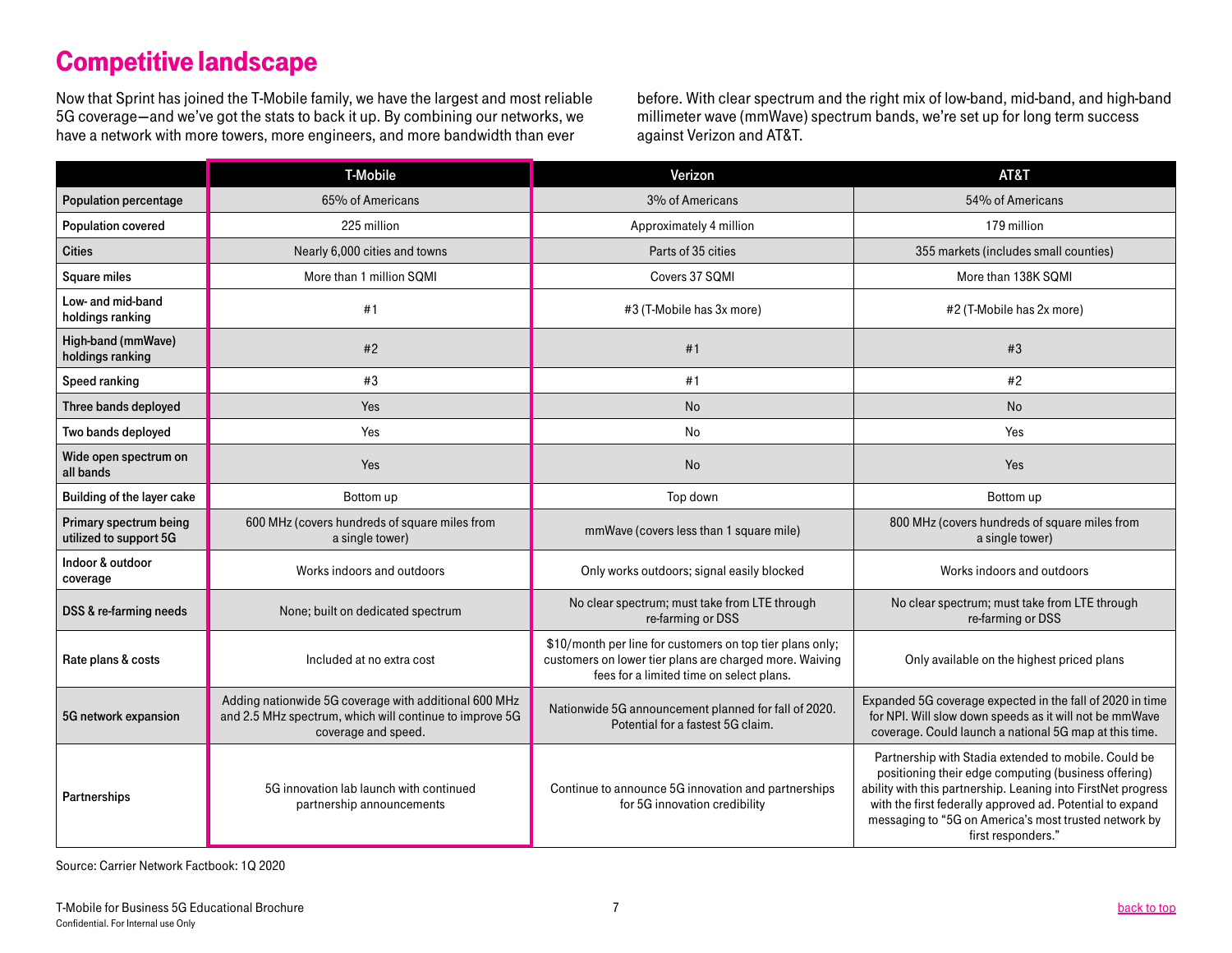# <span id="page-7-0"></span>5G-enabled devices

We offer several 5G-enabled devices from multiple manufacturers at various price points so that all business customers can access our 5G network. And in 2020, we expect at least 15 new devices to launch that can utilize our 5G network, as well.

Note: Older devices will not get a 5G signal. Some use cases, like 5G IoT, will not be achievable until 5G-enabled IoT devices have been introduced into the market. Compatible 5G devices may access low-, mid-, or high-band spectrum, or a combination of the three.

#### As of June 2020, we offer several 5G-endabled devices:

#### Samsung:

- •Galaxy S20 Ultra
- •Galaxy S20+
- •Galaxy S20
- •Galaxy A71 5G
- •Note 10+ 5G
- LG: •V60 ThinQ 5G Dual Screen •V60 ThinQ 5G
- One Plus:
- •7TPRO 5G McLaren (Exclusive to T-Mobile) •8 5G

# T-Mobile for Business: our ways in

### Network reliability

There isn't a signal that goes further or is more reliable than T-Mobile's 5G on 600 MHz. Broad coverage will open new opportunities for connectivity in rural and suburban fringe areas, and improve connectivity for last mile offices, employees, and customers who struggle with reliability today. With better in-building penetration than high-band and nationwide reach, our network will provide the foundation for the advanced mobility that will drive innovation.

### Workforce mobility

5G will create hyper-connected businesses, connecting everything. T-Mobile's nationwide 5G will offer a truly mobile experience, eventually allowing the workforce to do businesses from virtually anywhere at any time. Businesses will be able to start experiencing a seamless conferencing experience along with access to VR/AR tools as they emerge, which will change the way we all do business.

#### Innovation

T-Mobile will be the ultimate solutions partner for businesses. Not only will T-Mobile be able to innovate with new and improved products, services, and devices, but we will enable businesses to turn big ideas into reality.

# 5G resources

#### New podcasts from T-Mobile for Business

#### How could 5G impact your business?

Hosts Oz Woloshyn (Sleepwalkers) and Kara Preiss (Sleepwalkers) look closely at how 5G could revolutionize the way we work, socialize, and interact with the world around us. Tune in and listen here: [ThisTimeTomorrowPodcast.com](https://www.iheart.com/podcast/1119-this-time-tomorrow-52858437/)

#### How are today's leaders envisioning a 5G future?

Host Jonathan Strickland (TechStuff) explores how technology is changing industries overnight. In this series, Jonathan sits with the most dynamic CIO's and CTO's of our time to discuss how the latest advancements in technology, including 5G, will propel their vision for the future. Tune in and listen here: [TheRestlessOnesPodcast.com](http://www.therestlessonespodcast.com/)

#### Other resources

#### T-Mobile for Business enterprise pitch deck: 5G

This enterprise pitch deck includes a wealth of information to help you learn more about 5G. [Bigtincan.com](https://tfb.appnext.tmo.bigtincan.com/file/1017736490)

#### T-Mobile for Business Trends & Insights hub

T-Mobile for Business Trends & Insights hub is a one-stop destination for 5G thought leadership featured on Forbes, CNBC, and Bloomberg, as well as present day solutions, customer stories, and more.

[T-Mobile.com/business/trends-and-insights](https://www.t-mobile.com/business/trends-and-insights)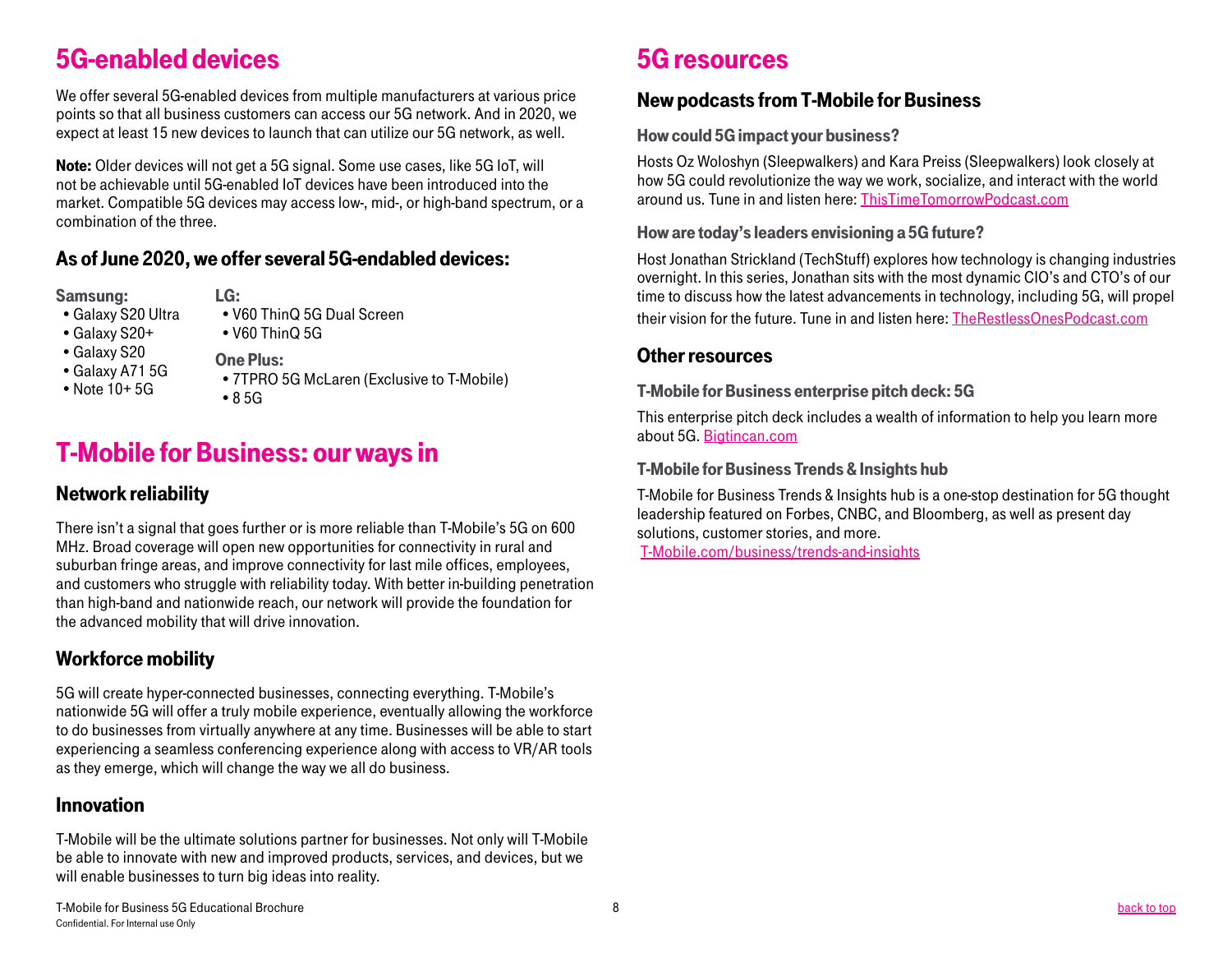## <span id="page-8-0"></span>Enterprise selling persona



## CIO

The biggest challenges for enterprise CIOs are security, cost optimization, and anticipating major shifts in business needs.

### The increase in mobility and workforce distribution for enterprise requires the CIO to plan for:

#### Technology requirements

- •Infrastructure strategy planning for next five years (wired and wireless)
- •Security planning and policy development for mobility devices and workforce
- •Physical office network decisions (e.g. can they rely on 5G for in-building coverage?)
- •Anticipating the next several disruptive technologies and how they affect user behavior
- •IoT and Machine to Machine (M2M): how can they effectively be deployed and where

#### Business requirements

- •Change management at the organizational level
- •Anticipating how economic changes may affect the business and the workforce and how that ties into the infrastructure strategy
- •Understanding how the individual business units can benefit from 5G-enabled IoT and M2M

#### Value propositions

Increased mobility & reliability: T-Mobile's 5G network will eventually enable enterprise businesses to support the ever-changing needs of an increasingly mobile workforce. Coverage and reliability, as well as advancements in VR and AR, will allow for businesses to operate from virtually anywhere at any time.

**Increased efficiency & optimization:** T-Mobile's 5G network can provide the tools to help enterprise businesses optimize and develop more efficient processes to capture, send, and act on endpoint data. With the future development of 5G-enabled IoT and M2M technologies, workstreams in many departments become faster, more accurate, and more cost-effective.

Innovation: T-Mobile's uniquely built 5G network offers the foundation to create new workflows to meet the specific needs of enterprise businesses. T-Mobile is the premier partner that can offer a scalable network that is primed for future innovation.